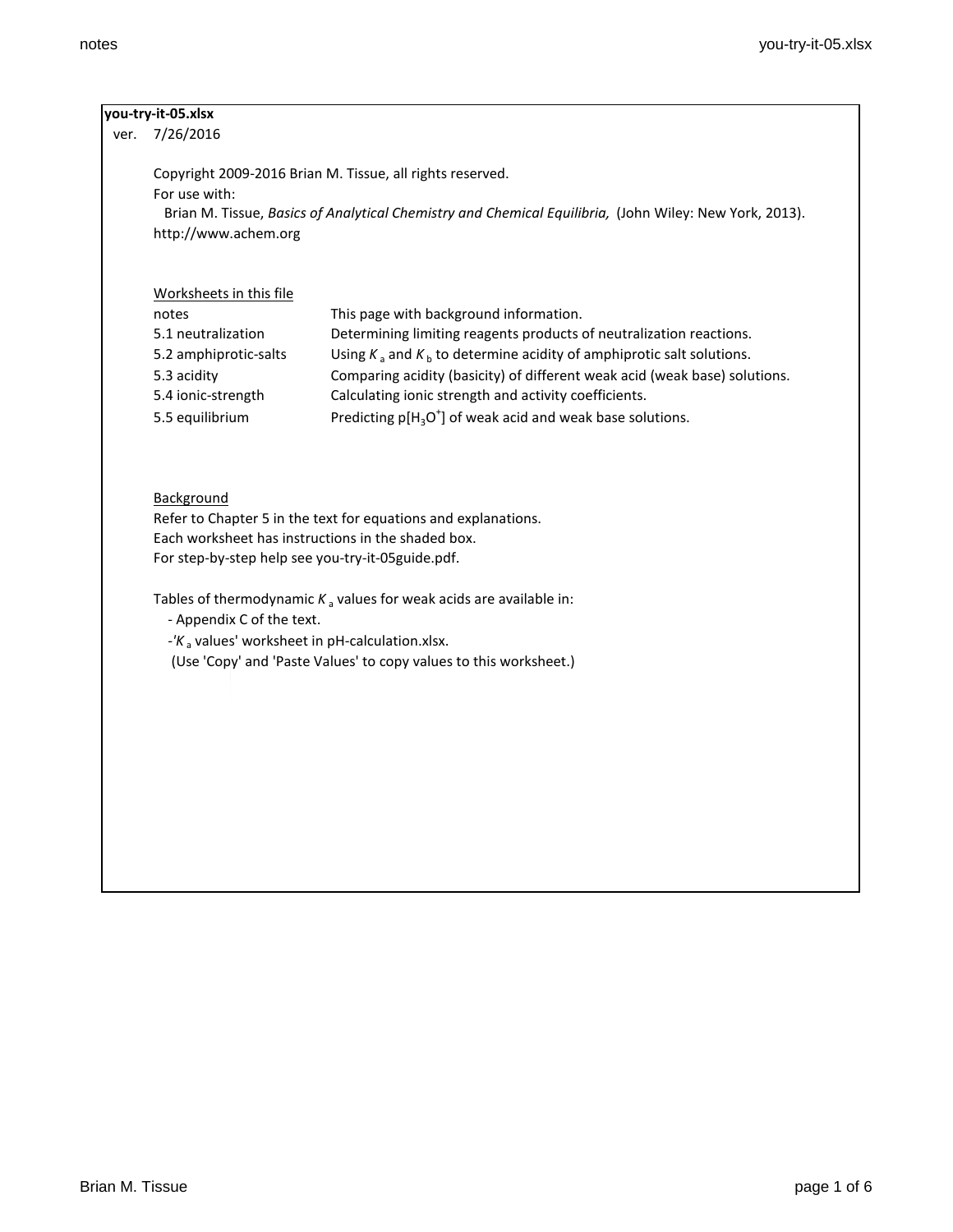# **You-Try-It 5.1 Neutralization Reactions of Strong Acids and Strong Bases**

The table lists a series of separate solutions of strong acids and strong bases. Neutralization is the only type of reaction that occurs when the solutions are mixed.

- 1. Determine if the acid or the base is the limiting reagent for each case. Optional: write a formula to determine the limiting reagent. Hint: use an IF statement to compare the number of mols of acid and base.
- 2. Determine if the resulting solution will be acidic, basic, or neutral.
- 3. Write formulas to calculate the pH of the solution when the acid and base are mixed.

## **Table 5.1.A**

|                |         | strong acid solution |                   |         | strong base solution |              |
|----------------|---------|----------------------|-------------------|---------|----------------------|--------------|
| case           | vol (L) | conc (M)             | acid              | vol (L) | conc (M)             | base         |
| 1              | 1.00    | 0.0070               | HCI               | 1.00    | 0.0050               | KOH          |
| $\overline{2}$ | 1.00    | 0.0050               | HNO <sub>3</sub>  | 1.00    | 0.0070               | <b>NaOH</b>  |
| 3              | 1.00    | 0.0050               | $H_2SO_4$         | 1.00    | 0.0050               | LIOH         |
| 4              | 1.00    | 0.0050               | $H_2SO_4$         | 1.00    | 0.0050               | $Ca(OH)_{2}$ |
| 5              | 1.00    | 0.0050               | HClO <sub>A</sub> | 1.00    | 0.0050               | Ca(OH)       |
| 6              | 1.00    | 0.0050               | $H_3PO_4$         | 1.00    | 0.0050               | Ca(OH)       |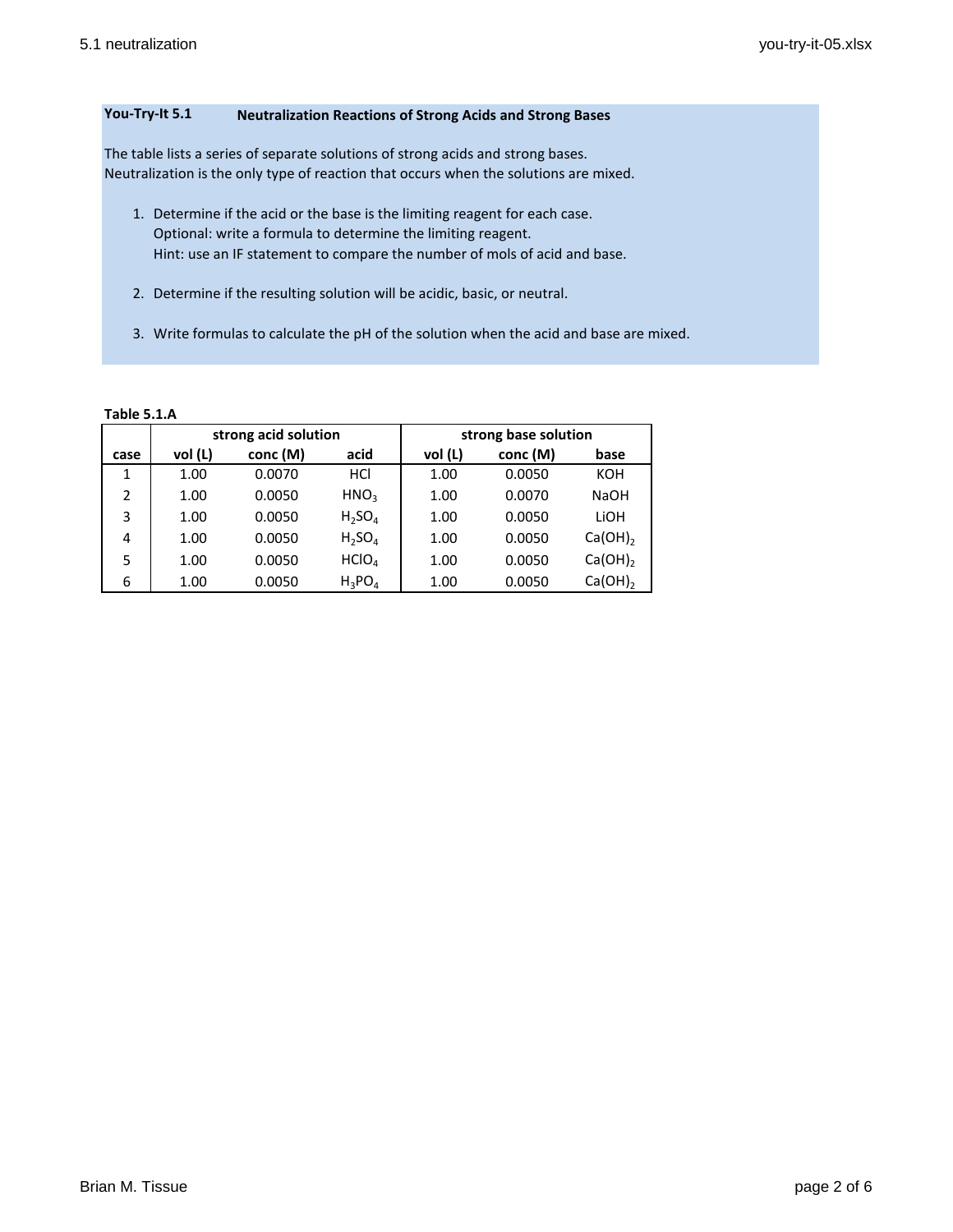## **You-Try-It 5.2 Solutions of amphiprotic salts**

The table gives examples of soluble salts.

1. Look up  $K_a$  for the weak acid cations and the conjugate acids of the weak base anions.

2. Calculate  $K_b$  values for the weak base anions. Determine if the resulting solution will be acidic, basic, or neutral when the salt is dissolved in water.

# $K_w =$  1.01E-14

| case | salt                  | cation $K_a$ | anion $K_{\rm b}$ | $K_a$ of conj. acid | result |
|------|-----------------------|--------------|-------------------|---------------------|--------|
| 1    | KNO <sub>3</sub>      |              |                   |                     |        |
| 2    | NH <sub>4</sub> Cl    |              |                   |                     |        |
| 3    | CH <sub>3</sub> COONa |              |                   |                     |        |
| 4    | $Cu(CH_3COO)_2$       |              |                   |                     |        |
| 5    | $NH_4F$               |              |                   |                     |        |
| 6    | $CH_3COONH_4$         |              |                   |                     |        |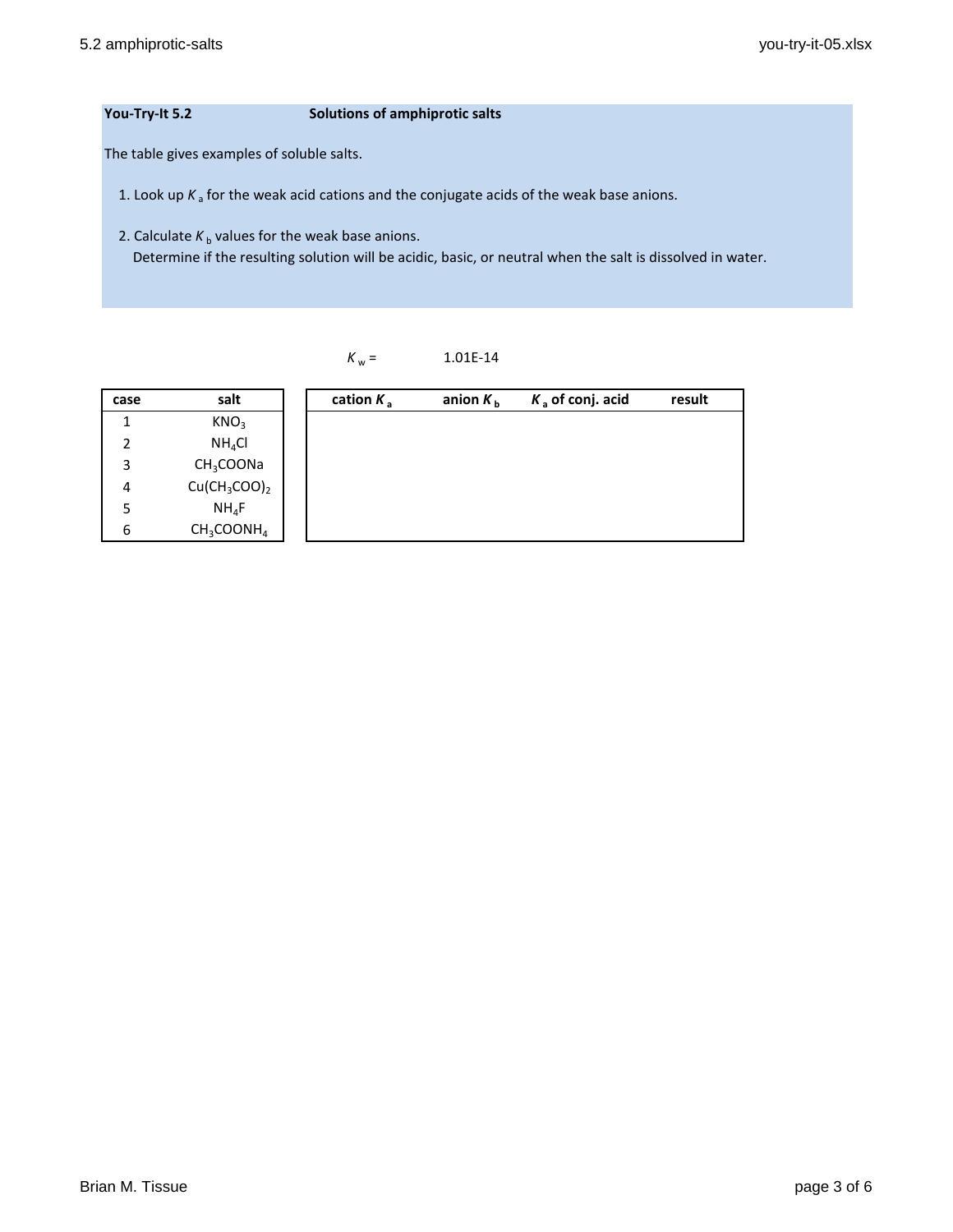### **You-Try-It 5.3 Solution Acidity and Basicity**

Each row in Table 5.3.A gives two acid solutions and each row in Table 5.3.B gives two base solutions. You may assume that all species are soluble at the concentrations in the tables.

- 1. Predict which solution for each case in Table 5.3.A will be most acidic, i.e., will have the lowest pH. Calculate  $p[H_3O^{\dagger}]$  as needed for weak acids using  $[H_3O^{\dagger}] \approx$  sqrt( $c_{HA} * K_a$ ).
- 2. Predict which solution for each case in Table 5.3.B will be most basic, i.e., will have the highest pH. No calculations are necessary.

| weak acid              | Κ,       | weak base       | Кĥ       |
|------------------------|----------|-----------------|----------|
| CH <sub>3</sub> COOH   | 1.75E-05 | NH <sub>2</sub> | 1.78E-05 |
| CHCl <sub>2</sub> COOH | 4.47E-02 | $C_3H_4N_2$     | 1.02E-07 |
| <b>HCIO</b>            | 2.90E-08 | (imidazole)     |          |
| NH <sub>4</sub> Cl     | 5.68E-10 |                 |          |

### **Table 5.3.A**

|      | acid solution 1 |                      |             | acid solution 2 |                        |                     | most   |
|------|-----------------|----------------------|-------------|-----------------|------------------------|---------------------|--------|
| case | conc (M)        | acid                 | $p[H_3O^+]$ | conc (M)        | acid                   | $p[H_3O^{\dagger}]$ | acidic |
| 1    | 0.0050          | HCI                  |             | 0.0050          | CH <sub>3</sub> COOH   |                     |        |
| 2    | 0.0050          | HNO <sub>3</sub>     |             | 0.0500          | CH <sub>3</sub> COOH   |                     |        |
| 3    | 0.0050          | CH <sub>3</sub> COOH |             | 0.0050          | CHCl <sub>2</sub> COOH |                     |        |
| 4    | 0.0050          | CH <sub>3</sub> COOH |             | 0.0050          | <b>HCIO</b>            |                     |        |
| 5    | 0.0050          | CH <sub>3</sub> COOH |             | 0.0500          | NH <sub>4</sub> Cl     |                     |        |

#### **Table 5.3.B**

|      | base solution 1 |                 | base solution 2        | most  |
|------|-----------------|-----------------|------------------------|-------|
| case | conc (M)        | base            | conc (M)<br>base       | basic |
|      | 0.0010          | LiOH            | $Ca(OH)_{2}$<br>0.0010 |       |
|      | 0.0050          | NH <sub>3</sub> | 0.0050<br><b>NaOH</b>  |       |
| 3    | 0.0050          | NH <sub>2</sub> | $C_3H_4N_2$<br>0.0050  |       |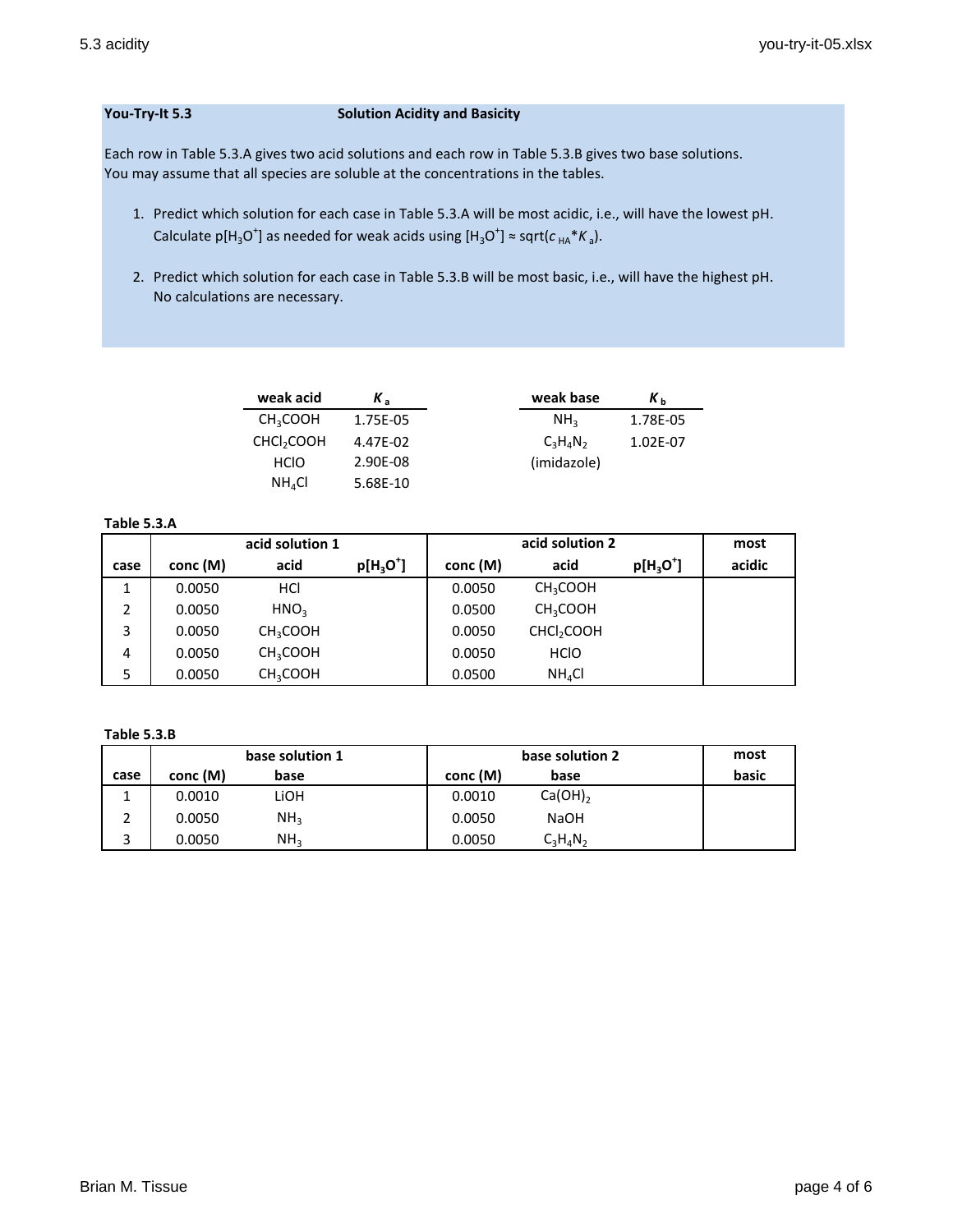| You-Try-It 5.4                                                                  | <b>Ionic Strength and Activity Coefficients</b>                                 |  |  |
|---------------------------------------------------------------------------------|---------------------------------------------------------------------------------|--|--|
|                                                                                 | 1. Calculate the ionic strength, $I_c$ , for each solution in Table 5.4.A.      |  |  |
| The listed concentrations are formal concentrations before any reaction occurs. |                                                                                 |  |  |
|                                                                                 | For cases 1-7 you may assume that reaction with water does not change $I_{c}$ . |  |  |

For cases 5, 6, and 8, determine the ion concentrations after reaction and then calculate *I*<sub>c</sub>.

2. For cases 7 and 8 determine the activity coefficients for the ions in the equilibria. (Use activity-coefficients.xlsx from the text website.) Use the activity coefficients to find  $K_a'$  and  $K_b'$  for cases 7 and 8, respectively.

**Table 5.4.A**

| case           | conc (M) | salt                             | conc (M) | salt                              |
|----------------|----------|----------------------------------|----------|-----------------------------------|
| 1              | 0.0100   | CaCl <sub>2</sub>                |          |                                   |
| $\overline{2}$ | 0.0100   | Na <sub>3</sub> PO <sub>4</sub>  |          |                                   |
| 3              | 0.0100   | Na <sub>2</sub> HPO <sub>4</sub> |          |                                   |
| 4              | 0.0100   | <b>NaCl</b>                      | 0.0100   | CaCl <sub>2</sub>                 |
| 5              | 0.0200   | <b>NaCl</b>                      | 0.0100   | Ba(NO <sub>3</sub> ) <sub>2</sub> |
| 6              | 0.0500   | HNO <sub>3</sub>                 | 0.0100   | $Ca(OH)_{2}$                      |
| 7              | 0.0500   | NH <sub>4</sub> Cl               |          |                                   |
| 8              | 0.0500   | NH <sub>3</sub>                  |          |                                   |

 $Ca^{2+}$  is a borderline strong electrolyte  $PO_4^{3-}$  is a weak base  $HPO<sub>4</sub><sup>2−</sup>$  is amphiprotic  $Ca<sup>2+</sup>$  is a borderline strong electrolyte a precipitation reaction occurs a neutralization reaction occurs  $i$ <sup>+</sup> is a weak acid,  $K$ <sub>a</sub> = 5.675E-10  $NH_3$  is a weak base,  $K_b = 1.780E - 5$